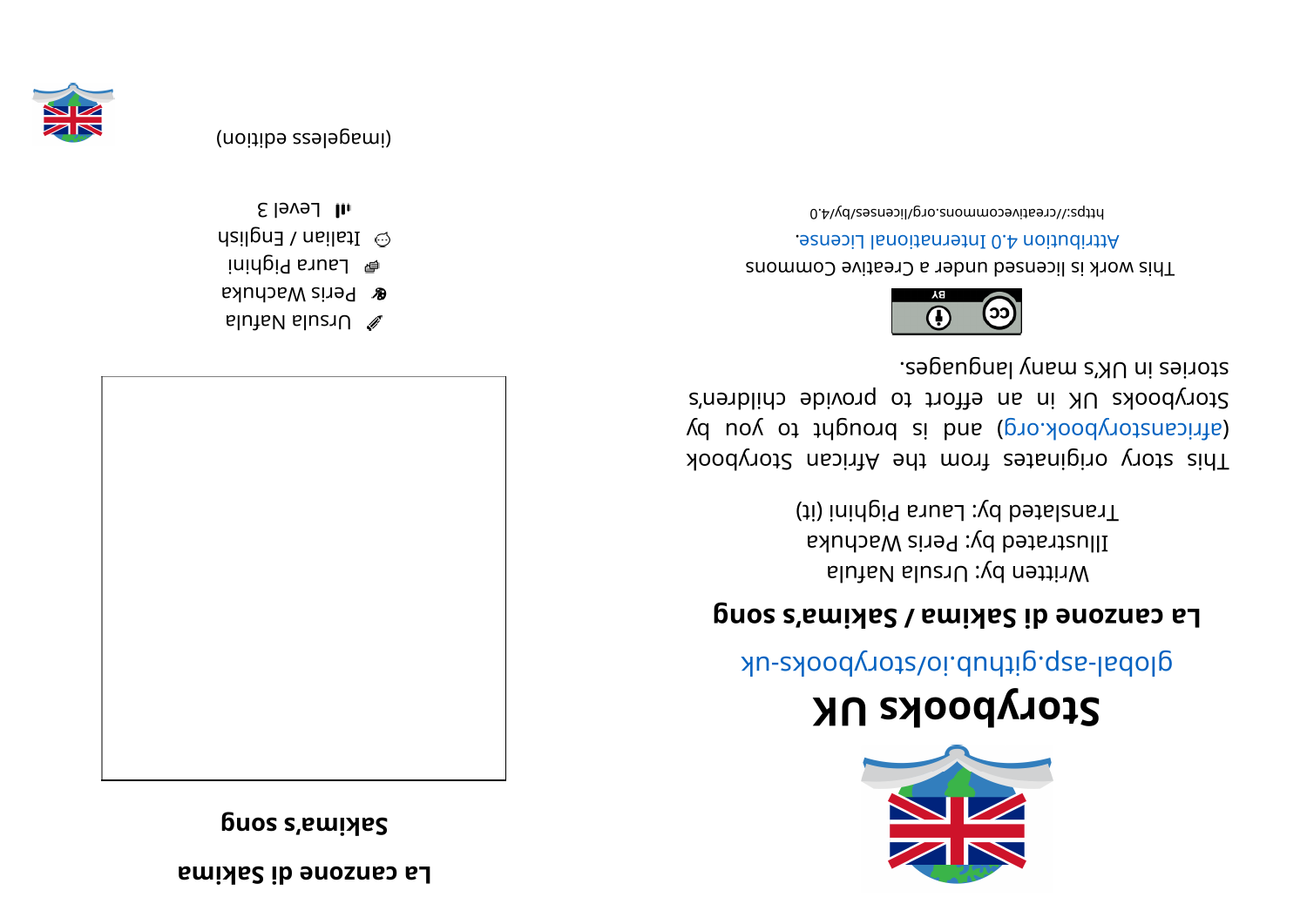

Sakima viveva con i suoi genitori e sua sorella di quattro anni. Vivevano nella terra di un uomo molto ricco. La loro capanna di fieno era alla fine di una fila d'alberi.

• • •

Sakima lived with his parents and his four year old sister. They lived on a rich man's land. Their grass-thatched hut was at the end of a row of trees.



L'uomo ricco fu felicissimo di rivedere suo figlio. Ricompensò Sakima per averlo consolato. Portò suo figlio e Sakima in ospedale, così che potessero curare la sua vista.

• • •

The rich man was so happy to see his son again. He rewarded Sakima for consoling him. He took his son and Sakima to hospital so Sakima could regain his sight.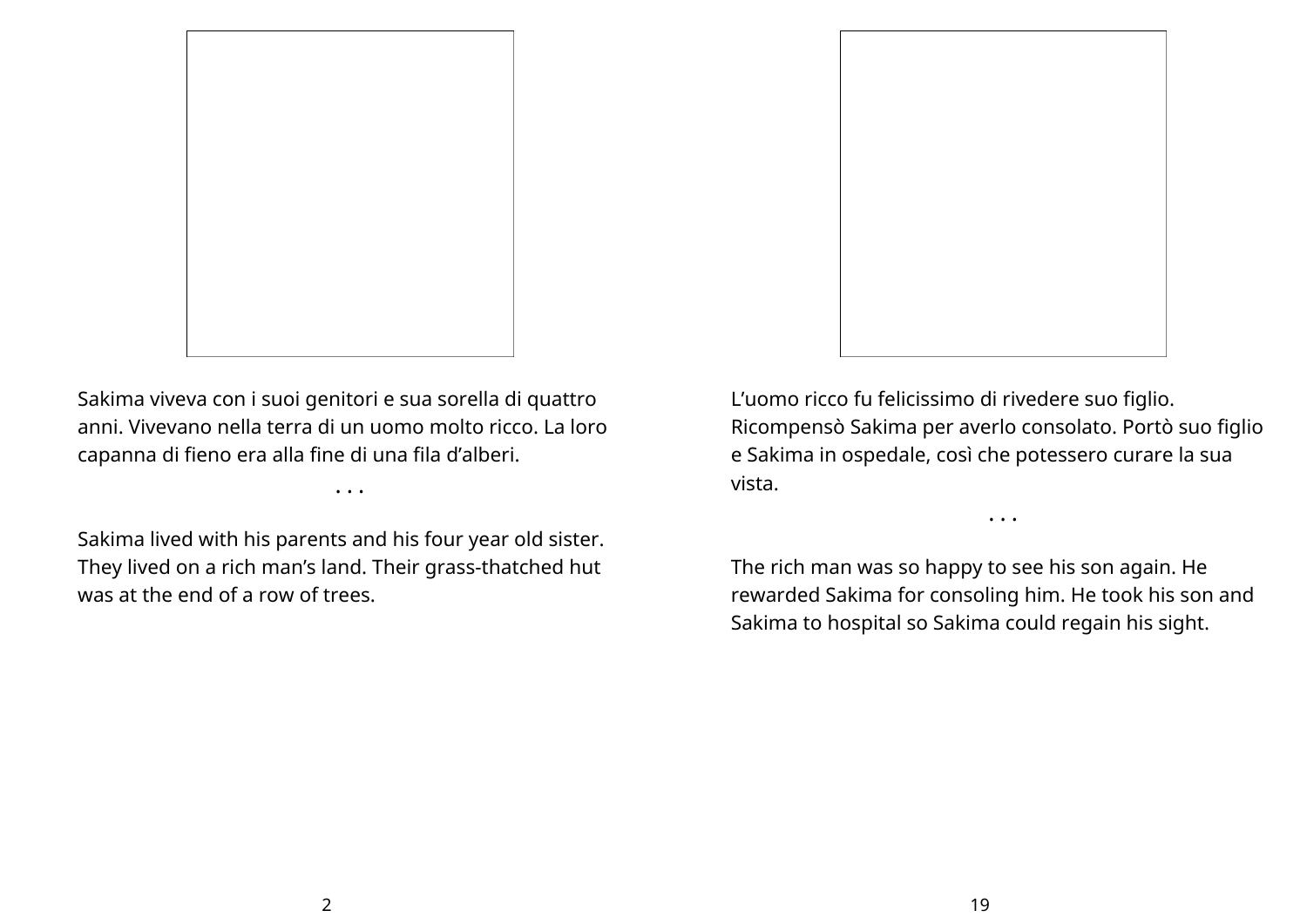

della strada. oilpis luz otaiszal e otaidosiq otatz are, osoin omou'lleb oilpiì li otsvont onsvevA .sllensd snu uz onublaup In quell'esatto momento, due uomini arrivarono portando

 $\cdots$ 

and left on the side of the road. a stretcher. They had found the rich man's son beaten up At that very moment, two men came carrying someone on

sakima era un ragazzo pieno di talento. Ouando Sakima aveva tre anni, si ammalò e perse la vista.

sight. Sakima was a talented boy. when Sakima was three years old, he fell sick and lost his

 $\bullet$   $\bullet$   $\bullet$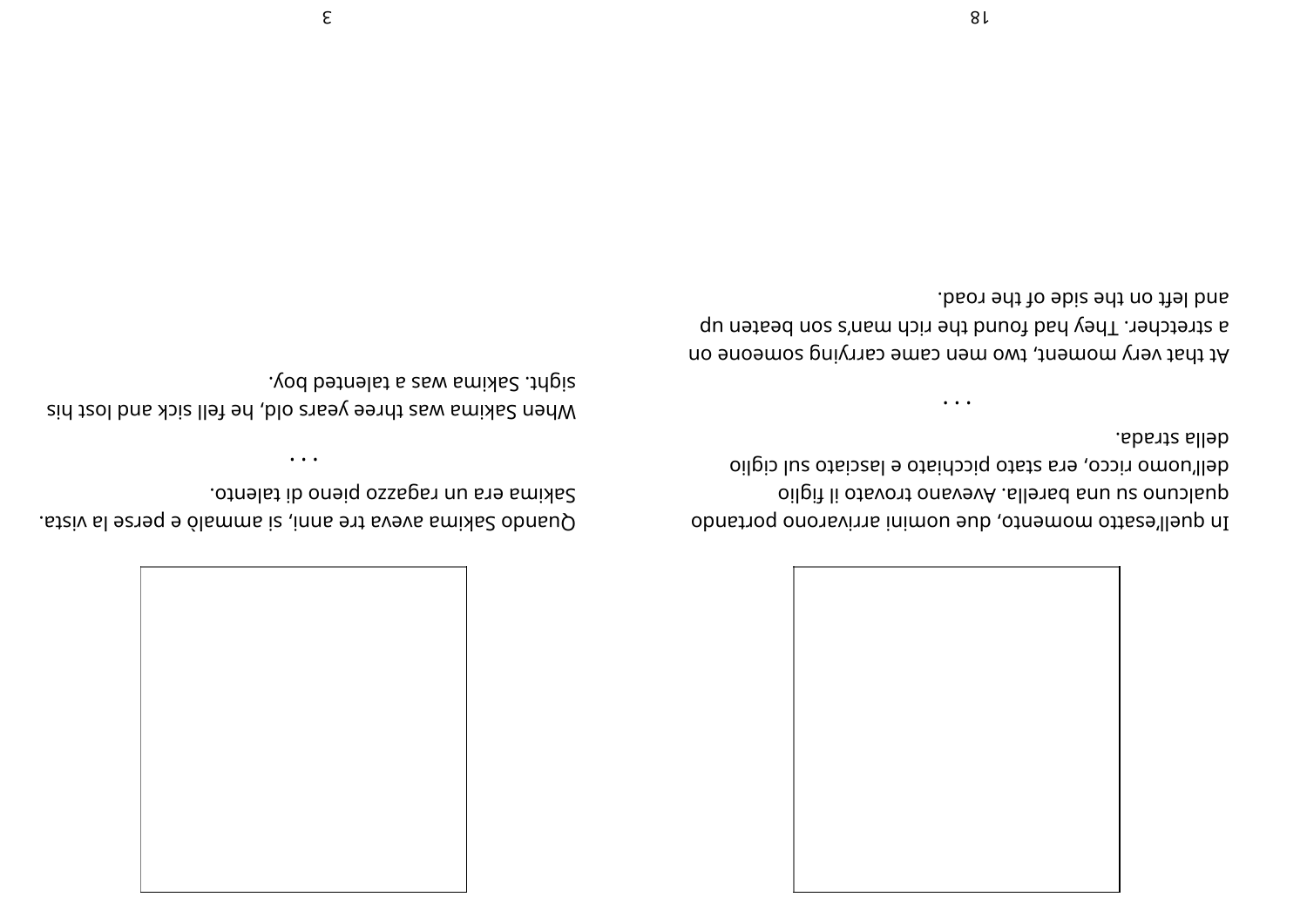

Sakima faceva tante cose che gli altri bambini di sei anni non facevano. Per esempio, lui poteva sedersi con i membri più anziani del villaggio e discutere questioni importanti.

• • •

Sakima did many things that other six year old boys did not do. For example, he could sit with older members of the village and discuss important matters.



Sakima finì di cantare la sua canzone e si girò per andarsene. Ma l'uomo ricco uscì fuori di corsa e disse "Per favore, canta ancora."

• • •

Sakima finished singing his song and turned to leave. But the rich man rushed out and said, "Please sing again."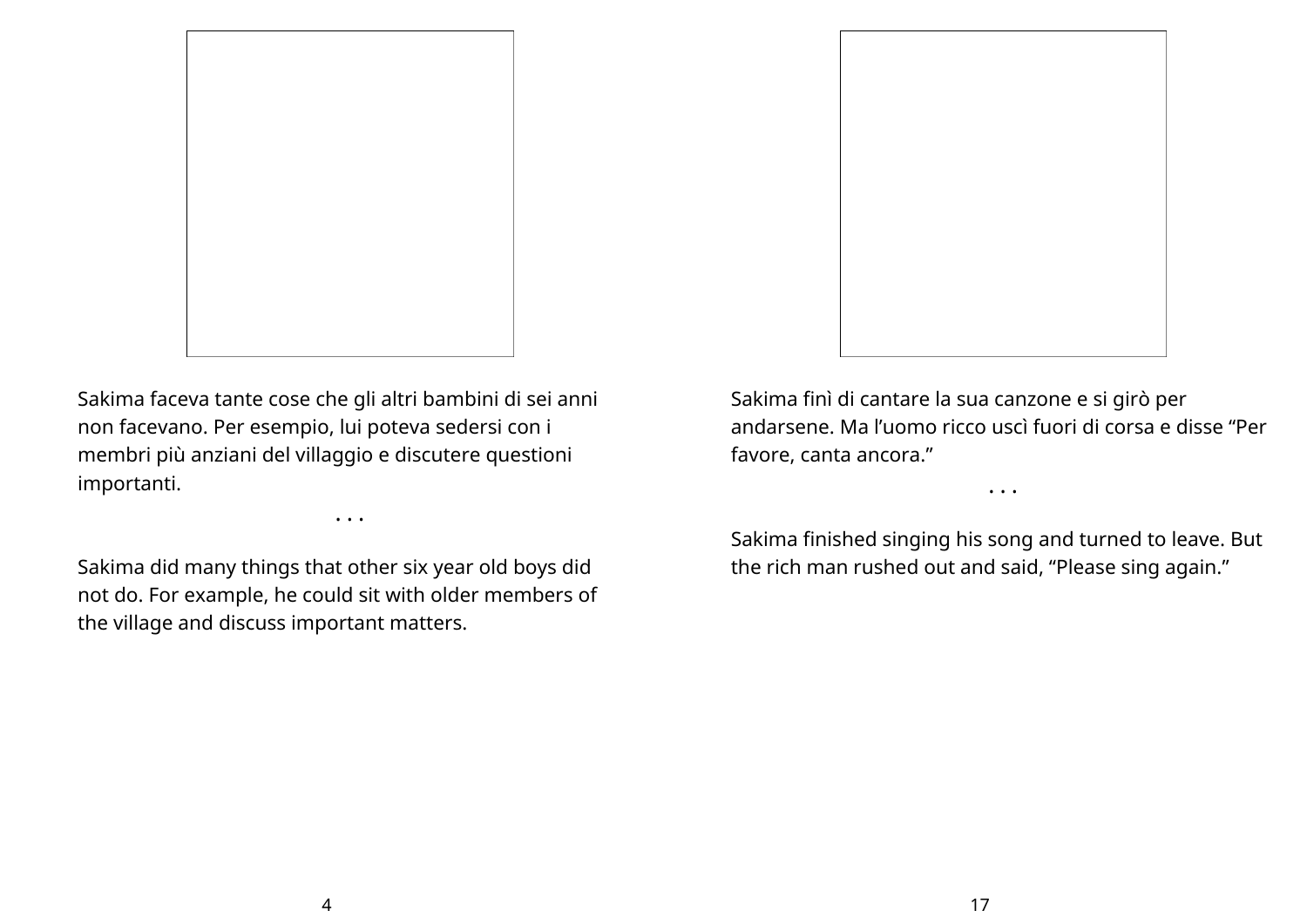

Questo ragazzo cieco pensa di potercela fare?" oqso li ensloznoo ib obsng ni otste é onuseeV" sezib. omou nu sM .smixs2 ib enosnes smizzilled sl ononstlopes 9 obnestorial smisero di fare quello che stavano facendo e

 $\cdots$ 

mill console him?" been able to console the boss. Does this blind boy think he to Sahiboda Seutiful song tang-panamas says they were a set they are The workers stopped what they were doing. They listened

tardi. Sakima veniva lasciato con la sorellina piccola. based is casa la mattina presto e tornavano la sera I genitori di Sakima lavoravano nella casa dell'uomo ricco.

 $\cdots$ 

the evening. Sakima was left with his little sister. They left home early in the morning and returned late in The parents of Sakima worked at the rich man's house.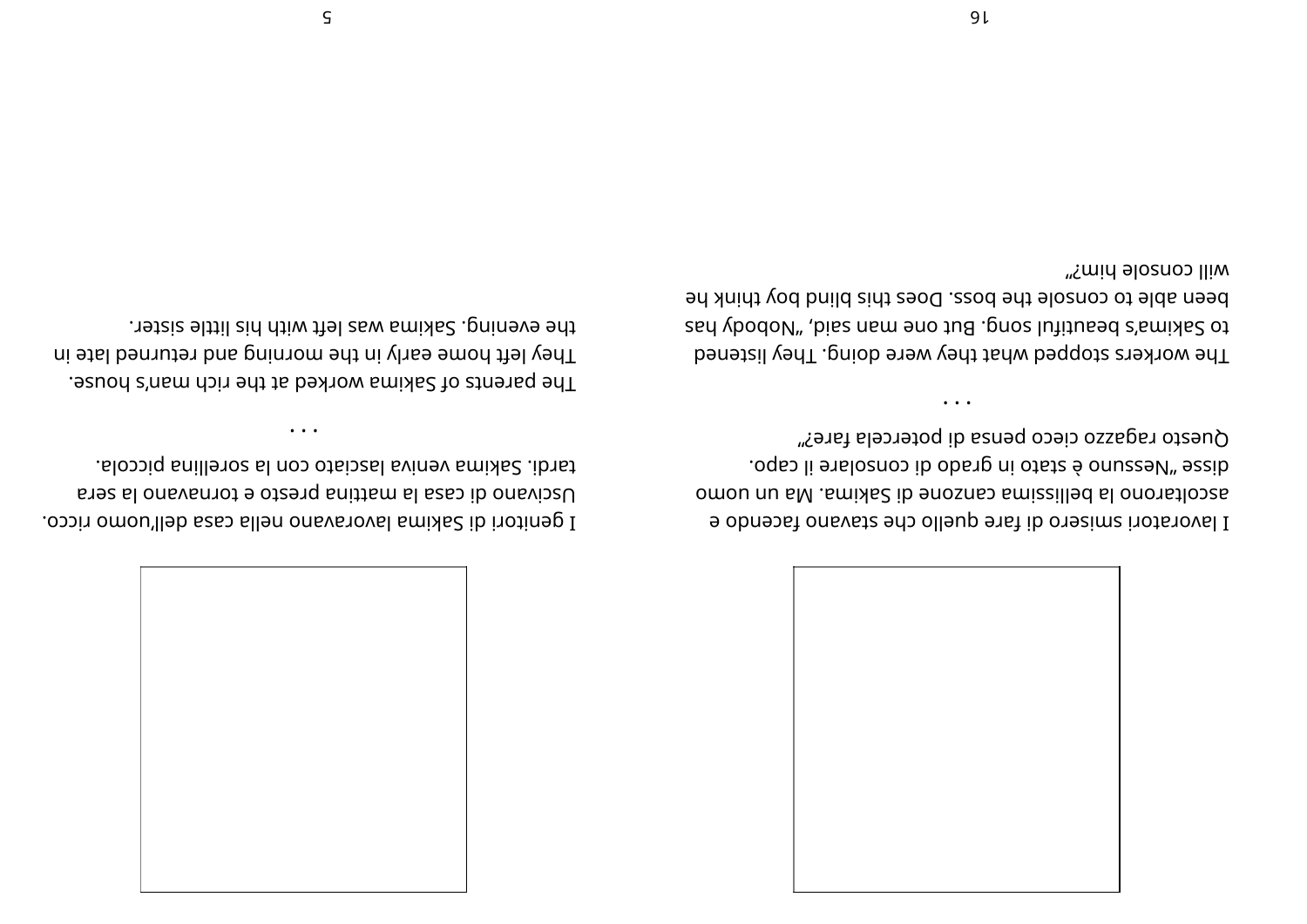

Sakima amava cantare canzoni. Un giorno sua madre gli chiese: "Dove impari queste canzoni Sakima?"

• • •

Sakima loved to sing songs. One day his mother asked him, "Where do you learn these songs from, Sakima?"

Si fermò sotto una grande finestra e cominciò a cantare la sua canzone preferita. Lentamente, la testa dell'uomo ricco cominciò a mostrarsi attraverso la finestra.

He stood below one big window and began to sing his favourite song. Slowly, the head of the rich man began to show through the big window.

• • •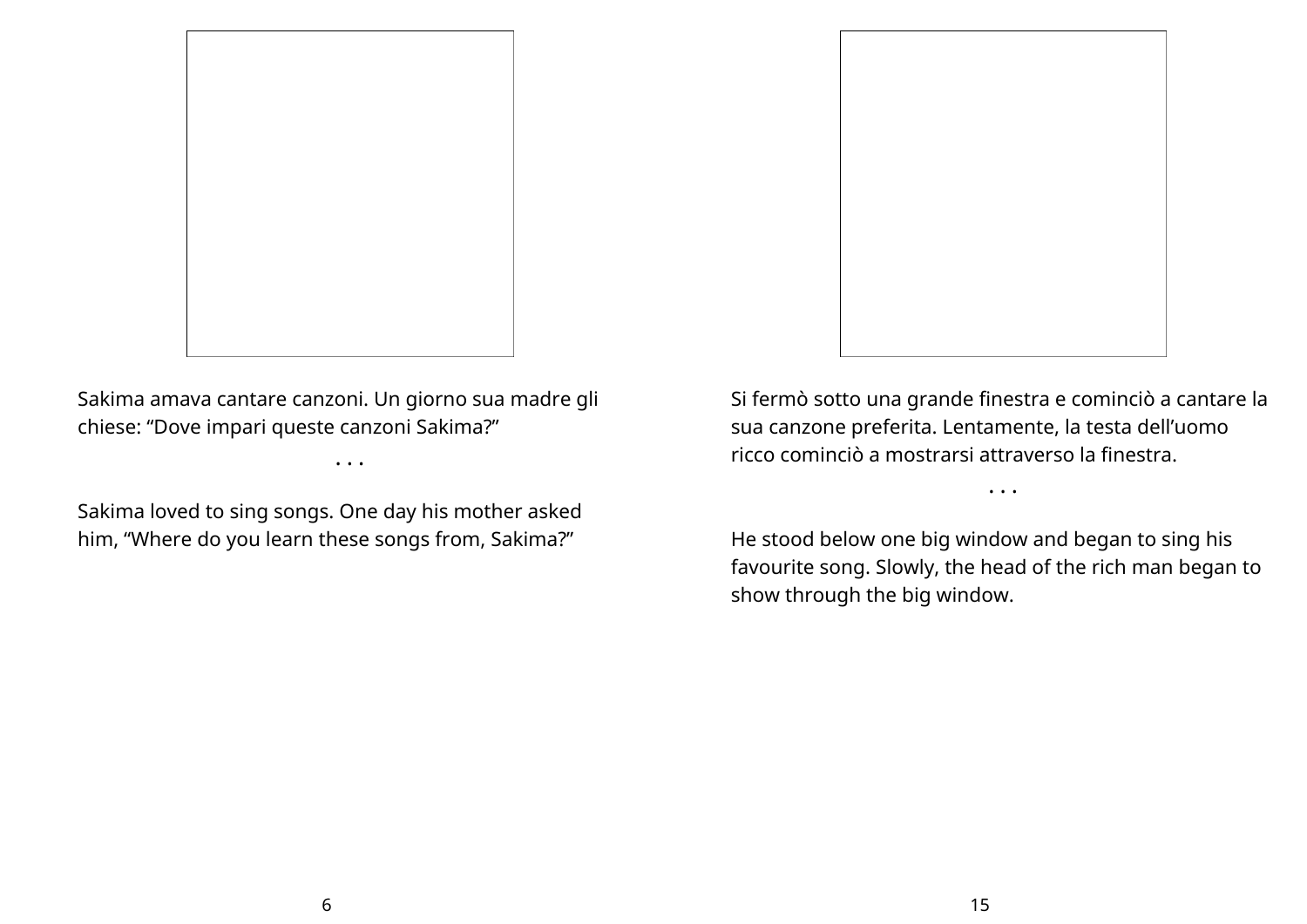

accompagnarlo alla casa dell'uomo ricco. Il giorno seguente, Sakima chiese alla sorellina di

to the rich man's house. The following day, Sakima asked his little sister to lead him

 $\bullet\hspace{0.4mm}\bullet\hspace{0.4mm}\bullet\hspace{0.4mm}\bullet\hspace{0.4mm}$ 

".pniz I nent bns bsen ym Sakima answered, "They just come, mother. I hear them in

 $\bullet$  . <br> <br> $\bullet$ 

sllen otnes ed. enbam stad e onopnev iM" ezoqzia smixlad

".otnso el ioq e satea sim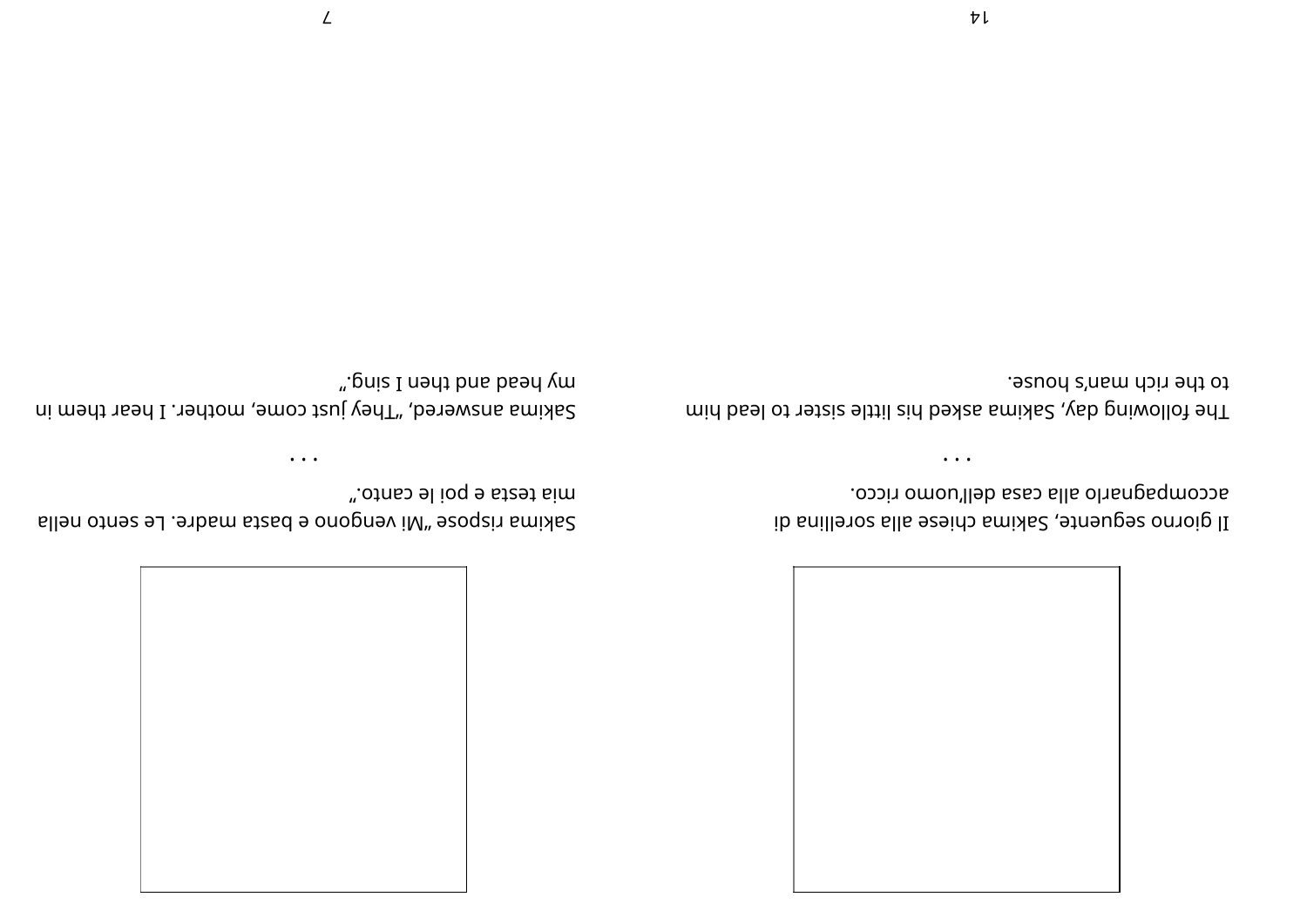

A Sakima piaceva cantare per la sua sorellina, specialmente se lei aveva fame. Sua sorella lo ascoltava cantare la sua canzone preferita. Ondeggiava alla calmante sinfonia.

• • •

Sakima liked to sing for his little sister, especially, if she felt hungry. His sister would listen to him singing his favourite song. She would sway to the soothing tune.

Tuttavia, Sakima non si arrese. La sua sorellina lo appoggiò. Disse "Le canzoni di Sakima mi calmano quando sono affamata. Calmeranno anche l'uomo ricco."

• • •

However, Sakima did not give up. His little sister supported him. She said, "Sakima's songs soothe me when I am hungry. They will soothe the rich man too."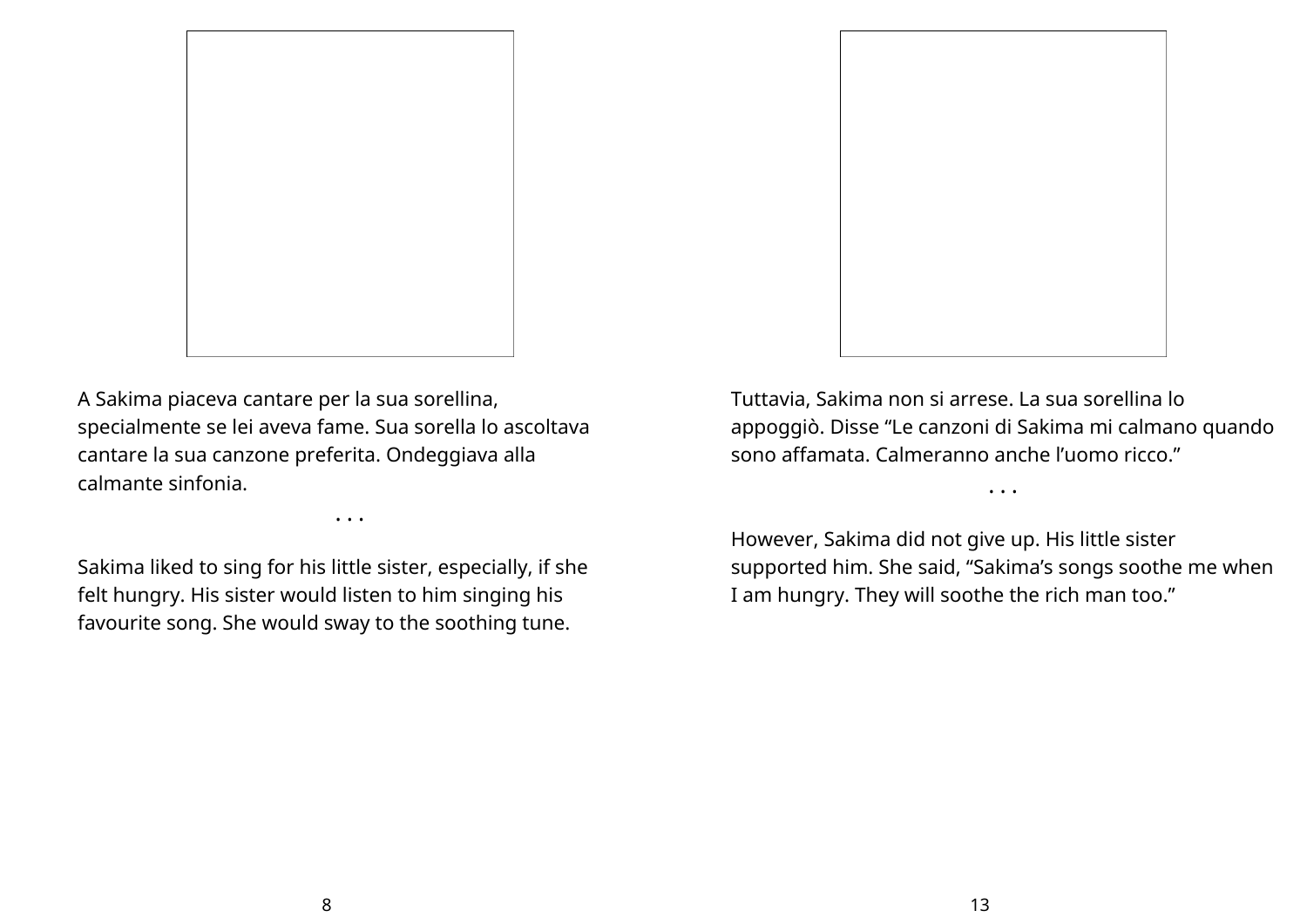

"ib posso cantare per lui, potrebbe renderlo felice di ol i rotinegi i a M. i roti negi ousi a suoi genitori lo oszagar nu olos ies ut osoin otlom é iul". onoriutit seb cieco. Pensi che la tua canzone lo aiuterà?"

• • •

"I can sing to tup te migure pa babie is not pusped in the post me to logical metal. yr ev si eH". mid bezeimaib at ner als the languard aid rich. You are only a blind boy. Do you think your song will "¿այų d<sub>l</sub>əų

"Puoi cantare ancora e ancora Sakima?" Sua sorella lo . Evat na e avat na la e vattence a mixale. Avaper que es

"Can you za is sid ", a mixed and she bas mi agati and wang binour and the plane not us beg him. Sakima would accept and sing it over and over .niegs

• • •